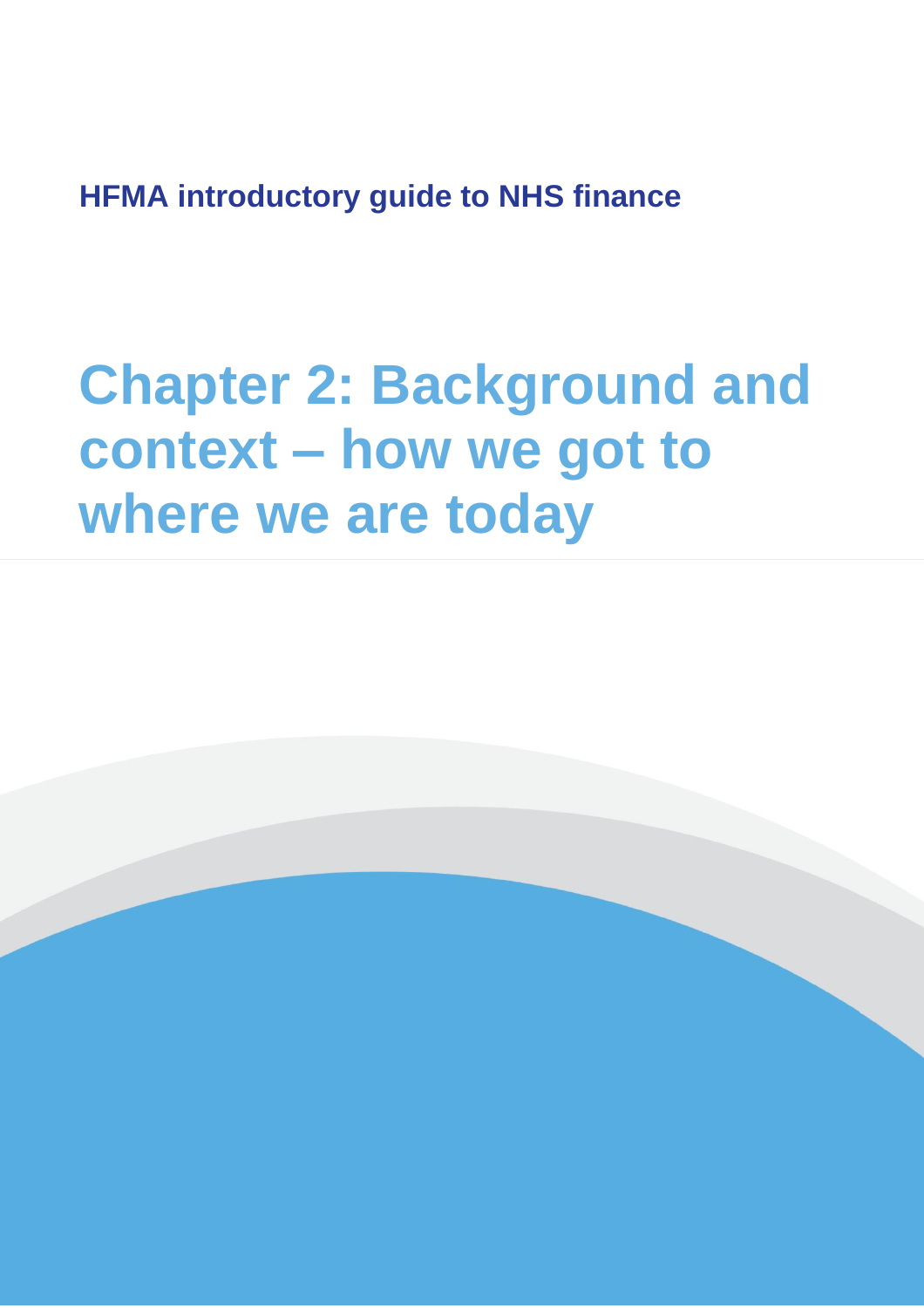# **Chapter 2: Background and context – how we got to where we are today**

## **Overview**

 $\bullet$ 

**This chapter looks back over the past few decades to chart the development of the NHS so that we can see how we have reached where we are in 2022. It also looks briefly at the origins of the NHS and its guiding principles.**

# **2.1 The introduction of the NHS**

The NHS was established by the NHS Act 1946. This Act specified that, it was `*the duty of the Minister ... to promote the establishment in England and Wales of a comprehensive Health Service*  designed to secure the improvement of the physical and mental health of the people of England and *Wales and the prevention, diagnosis and treatment of illness'*. The services provided to meet these aims were to be free of charge, based on clinical need, not the ability to pay. The NHS was launched, and the first patients treated on 5 July 1948.

#### **Underpinning principles of the NHS**

Although there have been many structural and policy developments since 1948, the underlying principles have not changed. These are that NHS services are:

- available to everyone
- free at the point of need (or use)
- based on clinical need, not the ability to pay.

All of the major political parties remain committed to these core principles.

Other enduring characteristics of the NHS are that:

- it is funded through taxation
- it manages within overall resource limits determined by the Government each year
- finite resources have to be matched with infinite demand for health services with tough choices over priorities needed as a result
- there is an expectation that 'efficiency savings' can be made, often as a result of structural or technical developments
- there is intense political, public and media interest in, and scrutiny of, the NHS.

The NHS is also Europe's largest employer with over 1.7 million employees across the UK in 2015. However, although it is usually referred to as if it were a single organisation, it actually comprises a wide range of different bodies with specific responsibilities – we will be looking at many of these later on in the guide.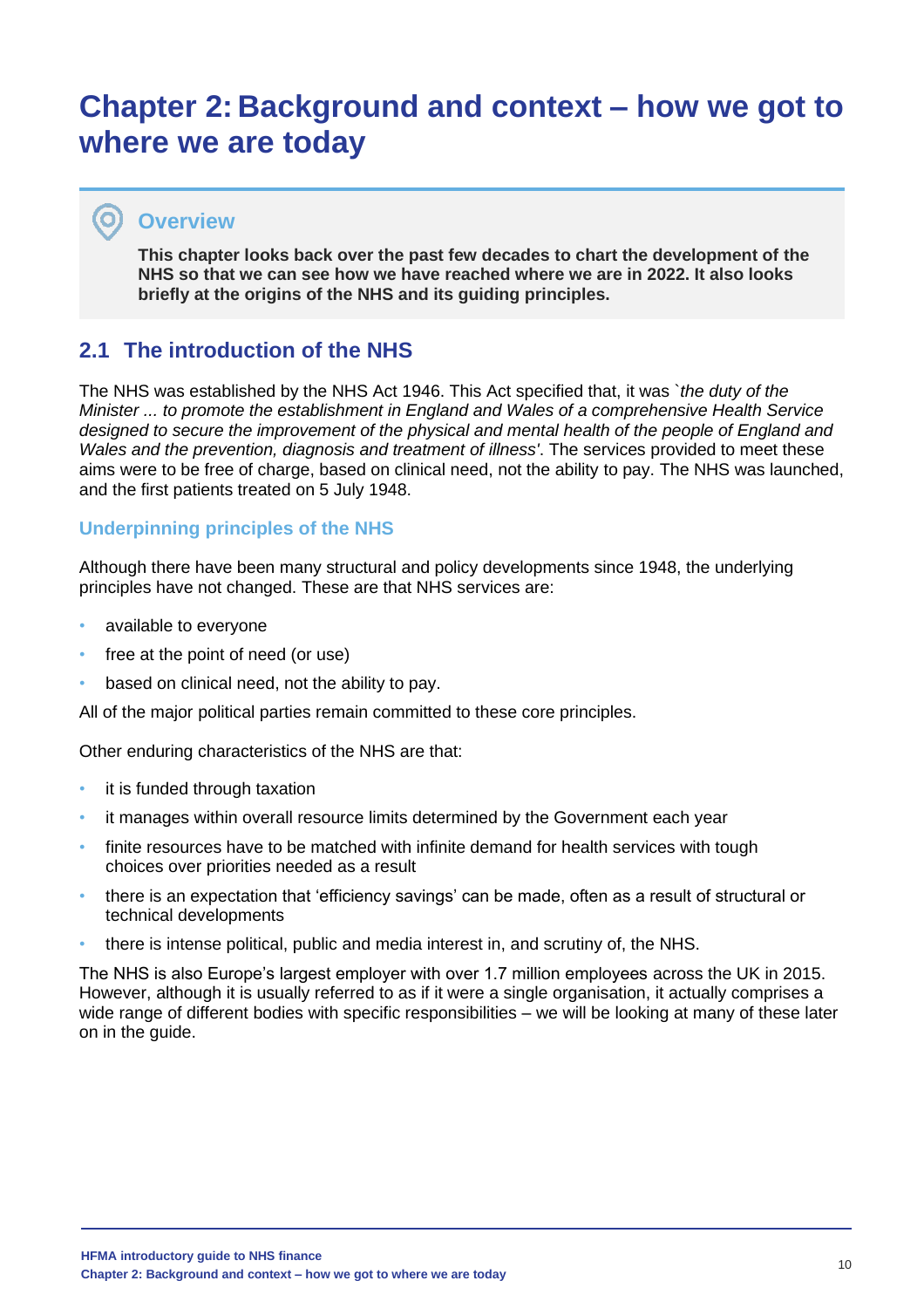# **2.2 Key policy developments that have shaped the NHS since the 1980s (and continue to have an impact)**

#### **The internal market, 1980s**

In the late 1980s it was decided that the NHS should be reconfigured to operate a 'quasi-market', known as the internal market, with many treatments commissioned on a 'cost per case' or 'extra contractual referral' basis. A key feature of this approach was the separation of the provision of hospital and community services from the commissioning or purchasing function – the so-called 'purchaser/provider split'. Hospitals were encouraged to apply for self-governing trust status, creating organisations quite separate from the health authorities from which they were devolved. To achieve trust status, and formally separate from the health authorities, provider organisations had to follow an application process that assessed viability and robustness.

There was also an optional scheme to give general practitioners (GPs) the ability to hold budgets for the purchase of hospital services for their patients (known as GP fund holding). At the same time, trusts were encouraged to invest in and develop services and to compete with each other to win patient service contracts with purchasers.

#### **The new NHS, 1997**

In 1997, the white paper *The New NHS*<sup>1</sup> set out a programme for reform of the NHS. These proposals became law with the 1999 Health Act (since superseded by the NHS Act 2006 and the Health and Social Care Act 2012) and the focus shifted away from competition to a more collaborative model, where NHS organisations worked together and with local authorities to re-focus healthcare on the patient. By removing the competitive nature of the internal market, the changes in policy sought to ensure the seamless delivery of services.

Key changes were an end to GP fund holding and the introduction of new organisations for primary care. Primary care organisations (either 'groups' or 'trusts') were formed from groups of local GP practices. Boundaries were encouraged to coincide where possible with local authority borders to simplify the integration of health and social care. In their initial stages these groups were subcommittees of health authorities, used to inform the commissioning process. As they found their feet, they were able to apply for trust status, creating bodies independent from the health authority and managing increasingly significant portions of former health authority budgets.

The 1999 Health Act also established the Commission for Health Improvement (to be succeeded by the Commission for Healthcare Audit and Inspection, then by the Healthcare Commission and now the Care Quality Commission) and the National Institute for Health and Clinical Excellence or NICE – now the National Institute for Health and Care Excellence.

There was also a renewed emphasis on cutting management costs – a challenging objective given the increase in the number of NHS organisations, and greater involvement of management at a local level. The 'shared services initiative' was an attempt to mitigate the pressure on management costs by reducing the cost of providing support services (particularly 'back office' functions). National shared service centre pilots were established, run as a joint venture between the Department of Health and Steria known as NHS Shared Business Services (NHS SBS) and there are now a number of shared business services centres around the country.

The purchaser/provider split created by the internal market was retained. Initially health authorities remained and continued to purchase healthcare using service and financial framework agreements. These health authorities were then abolished but the division between commissioning and provision

<sup>1</sup> [UK Government,](https://www.gov.uk/government/publications/the-new-nhs) *The new NHS*, December 1997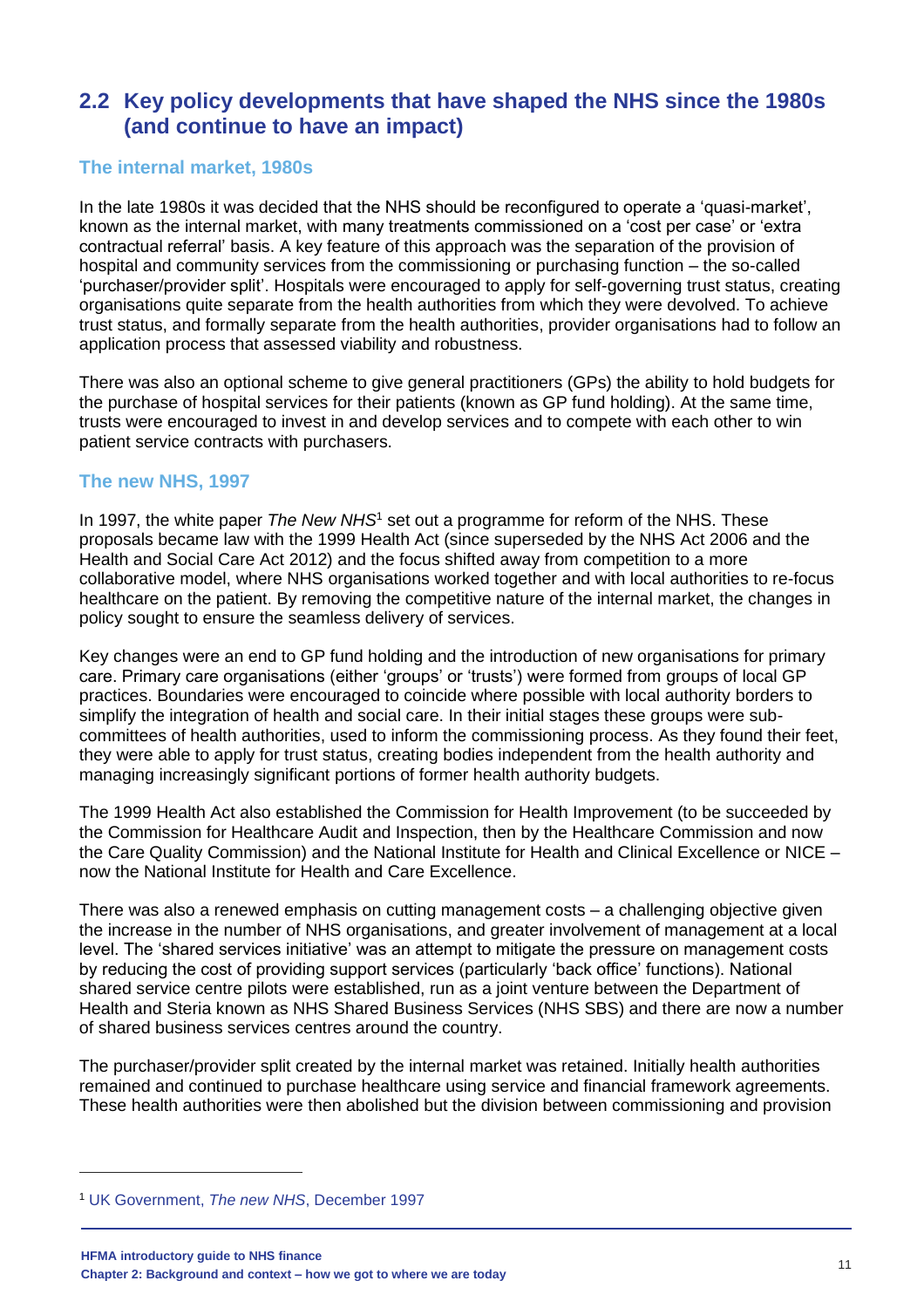continued with primary care trusts (PCTs) taking over responsibility for commissioning hospital services. At their inception, many PCTs also had a provider role in relation to community services.

The 1997 white paper also heralded a move towards longer planning time frames, promising the replacement of annual contract negotiations with three-year resource announcements.

The NHS was encouraged to form partnerships with both private and public sector partners, including local authority social services. The 1999 Health Act also broadened the scope for pooling of health and social services budgets. Partnership working with the private sector was formalised in a 'concordat' agreement, which highlighted scope for joint working in elective, critical and intermediate care. New independently run diagnosis and treatment centres or independent sector treatment centres (ISTCs) were established, extending the role of the private sector in providing services to the NHS.

#### *The NHS plan: a plan for investment, a plan for reform***, 2000**

In July 2000 the NHS plan<sup>2</sup> was presented to Parliament. The plan consisted of a vision of the NHS first outlined in the 1997 white paper – modernised, structurally reformed, efficient and properly funded. Much of the document was dedicated to identifying new targets and milestones on wide ranging issues (from waiting lists to implementation of electronic patient records) and measures that needed to be taken to facilitate the achievement of those targets.

#### **The** *Health Act 2002*

In April 2002 a further tranche of changes came into effect. At the end of March 2002, the 95 health authorities in England were abolished and replaced by 28 strategic health authorities (SHAs). At the same time the eight regional offices were replaced by four directorates of health and social care which were themselves dissolved in 2003. The changes, first outlined in April 2001 in the policy paper Shifting the balance of power<sup>3</sup>, were designed to transfer management resource and control closer to the locality, and hence to the patient.

The establishment of PCTs was also completed in 2002 – a key change here was the fact that PCTs were allowed to expand primary care services beyond those traditionally provided by GPs. This prompted a growth in 'GPs with special interests' and in services provided in the community by PCTs where previously they had been delivered in an acute hospital setting.

Many of the monitoring and planning processes were devolved from the old regional offices to the new SHAs, while commissioning functions were transferred to PCTs.

#### **Payment by results**

A key element of the Labour Government's modernisation plans involved reforming the financial framework and the way funding flowed around the NHS. The proposal for bringing about this change was set out in 2002 in *Delivering the NHS improvement plan*<sup>4</sup> and introduced a system of payment by results (PbR). This was designed to ensure that money flowed with patients.

The main driver behind this initiative was patient choice – by introducing nationally-set standard prices for treatments, the need for local negotiation on price was removed and instead the focus was shifted to quality and responsiveness, the things that are important to the patient. The combination of patient choice and PbR was expected to drive an increase in healthcare capacity and deliver shorter patient waiting times.

<sup>2</sup> Department of Health, *[The NHS plan: a plan for investment, a plan for reform](http://webarchive.nationalarchives.gov.uk/+/www.dh.gov.uk/en/publicationsandstatistics/publications/publicationspolicyandguidance/dh_4002960)*, July 2000

<sup>3</sup> Department of Health, *[Shifting the balance of power](http://webarchive.nationalarchives.gov.uk/+/www.dh.gov.uk/en/publicationsandstatistics/publications/publicationspolicyandguidance/dh_4009844)*, July 2001

<sup>4</sup> Department of Health, *[Delivering the NHS improvement plan](http://webarchive.nationalarchives.gov.uk/+/www.dh.gov.uk/en/publicationsandstatistics/publications/annualreports/browsable/DH_5277178)*, April 2002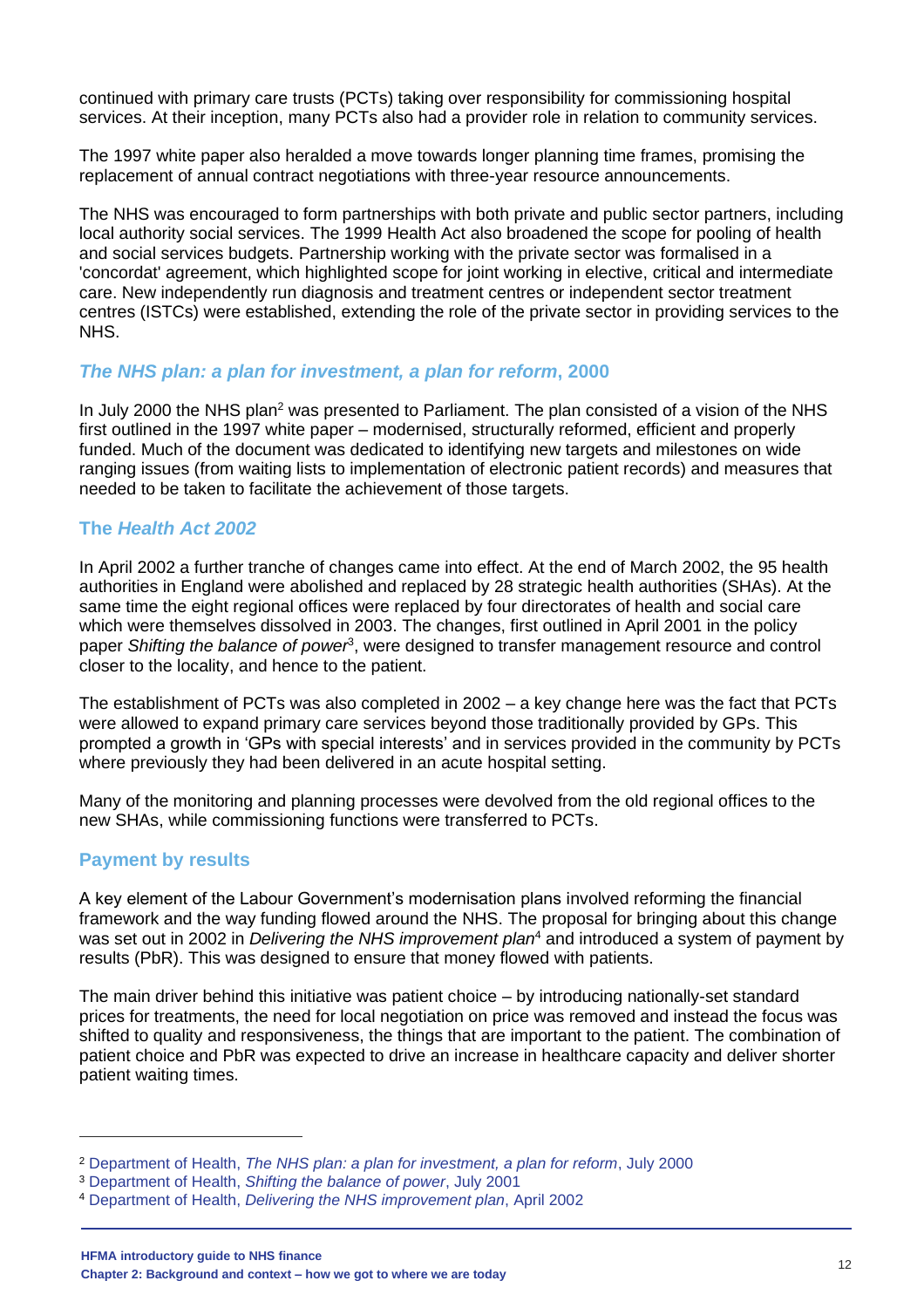Both patient choice and PbR were phased in over a period of years. Key milestones in the development of patient choice included:

- providing patients waiting for elective surgery for over six months with the choice of an alternative provider (summer 2004)
- patients requiring a routine elective referral offered a choice of four or five providers (including one private sector provider) at the point of referral (usually at their GP) by the end of December 2005
- patients needing to see a specialist able to choose to go to any hospital in England, including many private and independent sector hospitals (from April 2008).

The first steps to introduce the PbR financial framework were taken in 2003/04. Chapter 19 looks in more detail at changes in the way that NHS services are reimbursed.

#### **NHS foundation trusts**

NHS foundation trusts (FTs) were created as new legal entities in the form of public benefit corporations by the *Health and Social Care (Community Health and Standards) Act 2003*, consolidated in the *NHS Act 2006*. They were introduced to help implement the Labour Government's 10-year NHS plan. By creating a new form of NHS trust that had greater freedoms and more extensive powers, it was hoped that services would improve more quickly.

Initially, applications for foundation status were restricted to a number of 'three-star' trusts with the first wave of FTs coming into being in April 2004. Since then, there has been a steady growth in the number of FTs although the pace has slowed as organisations struggle to demonstrate their longterm financial viability in the light of difficult economic circumstances, and increased expectations in relation to efficiency. The application process for FT status has also changed with an increased focus on clinical quality in the light of high-profile governance failures, such as that at Mid-Staffordshire NHS Foundation Trust. Monitor<sup>5</sup> was established in 2004 to regulate NHS foundation trusts.

#### **Commissioning a patient-led NHS, 2005**

Following a consultation process in 2005, a reconfiguration of SHAs, PCTs and ambulance trusts was launched by the Department of Health with a significant reduction in their overall numbers. The aim was to reduce management overheads and generate cost savings that could be re-invested in the provision of healthcare.

The reduction in PCT numbers was consistent with the simplification of the commissioning process inherent in the patient choice and PbR initiatives. Increasingly patients were able to select their preferred healthcare provider, thereby refocusing the commissioning role on assessing overall supply levels, negotiating provider standards and managing demand.

SHAs also reduced from 28 to 10 to reflect the geographical span of the government offices for the regions, and so make working with other public sector partners easier.

The merger of ambulance trusts was designed to achieve purchasing and management economies of scale and to allow them to develop greater resilience than was possible with smaller scale operations.

#### **The Darzi review –** *High quality care for all***, 2008**

In July 2007, the Government asked the then health minister Lord Darzi to carry out a wide ranging review of the NHS. An interim report was issued in October 2007 and recommended a number of changes to the provision of healthcare services within the primary and secondary care sectors,

<sup>5</sup> Monitor, *[About Monitor: an introduction to our role,](https://www.gov.uk/government/publications/about-monitor-an-introduction-to-our-role#:~:text=Monitor%27s%20job%20is%20to%20protect,a%20provider%20gets%20into%20difficulty)* August 2013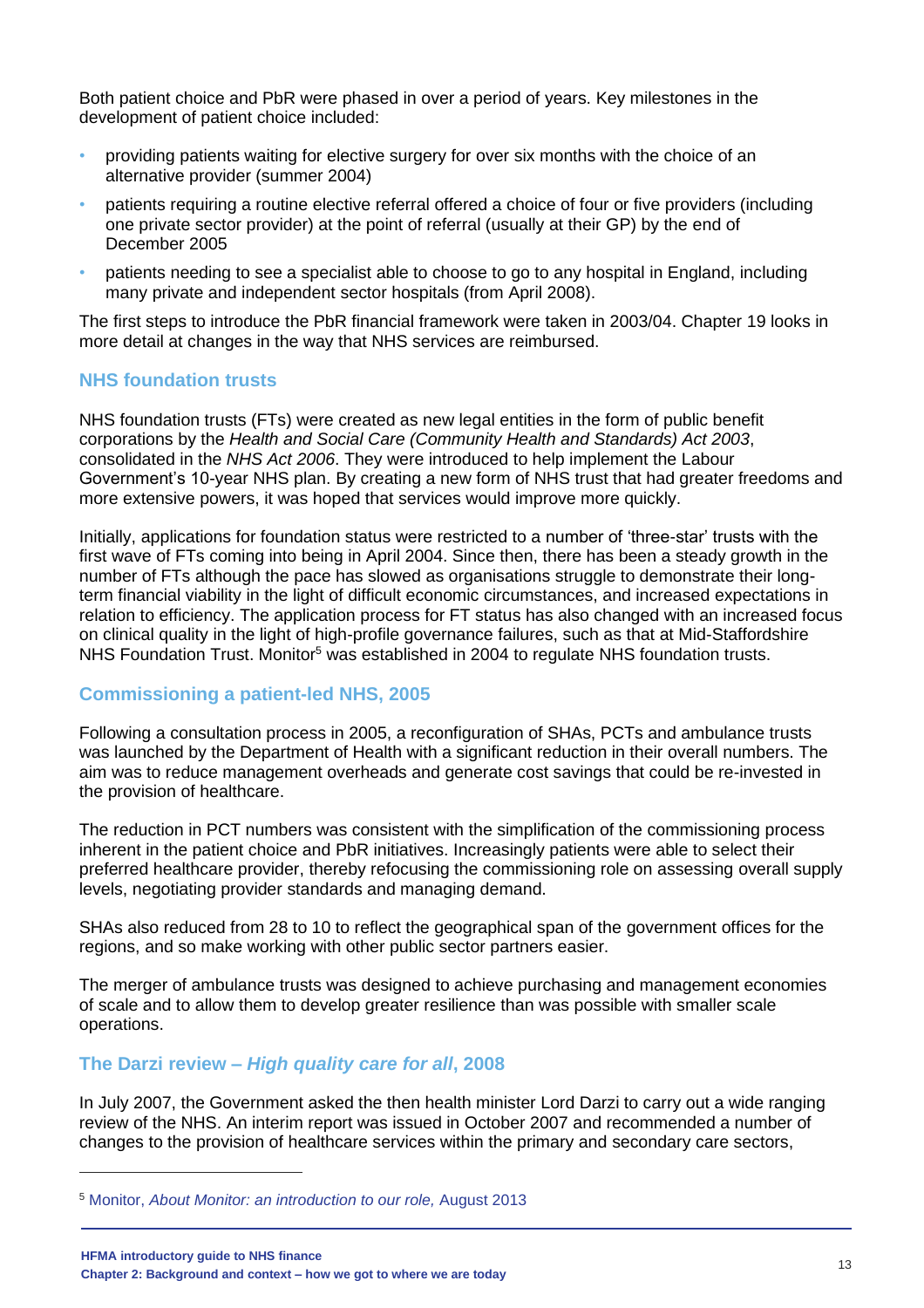including the development of 'poly-clinics' where appropriate – a primary healthcare equivalent of the 'one-stop shop'. The final report – *High Quality Care for All*<sup>6</sup> – was issued in June 2008 (in time for the 60th anniversary of the NHS on 5 July 2008) and set out a vision of an NHS that 'gives patients and the public more information and choice, works in partnership and has quality of care at its heart'.

#### **The NHS constitution, 2010**

In January 2010, the first ever NHS constitution<sup>7</sup> came into effect. All NHS bodies, along with private and third sector organisations that provide NHS services, are required by law to take account of the Constitution in their decisions and actions.

#### **Equity and excellence: liberating the NHS, 2010 and the Health and Social Care Act 2012**

In July 2010, following the formation of the Coalition Government, the then Secretary of State for Health issued a series of consultation papers that signalled far-reaching changes for the NHS in England. These proposals (amended in places) were enacted in the Health and Social Care Act 2012 resulting in a new structure and approach for the NHS from April 2013.

# **2.3 The current NHS**

The structure introduced by the 2012 Act is shown in the diagram below and came into effect in April 2013. Since April 2016, NHS Improvement (NHSI) has been established as an integrated management structure enabling Monitor and the NHS Trust Development Authority (NHS TDA) to work together closely, particularly in supporting all NHS healthcare providers (foundation and nonfoundation NHS trusts). In 2019, NHS England and NHS Improvement came together to form a single management organisation but remained legally separate.



**Figure 1: Current NHS structure**

<sup>6</sup> Department of Health, *[High quality care for all](http://webarchive.nationalarchives.gov.uk/+/www.dh.gov.uk/en/Publicationsandstatistics/Publications/PublicationsPolicyandGuidance/DH_085825)*, June 2008

<sup>7</sup> Department of Health, *The NHS Constitution for England*[, March 2012 \(updated January 2021\)](https://www.gov.uk/government/publications/the-nhs-constitution-for-england)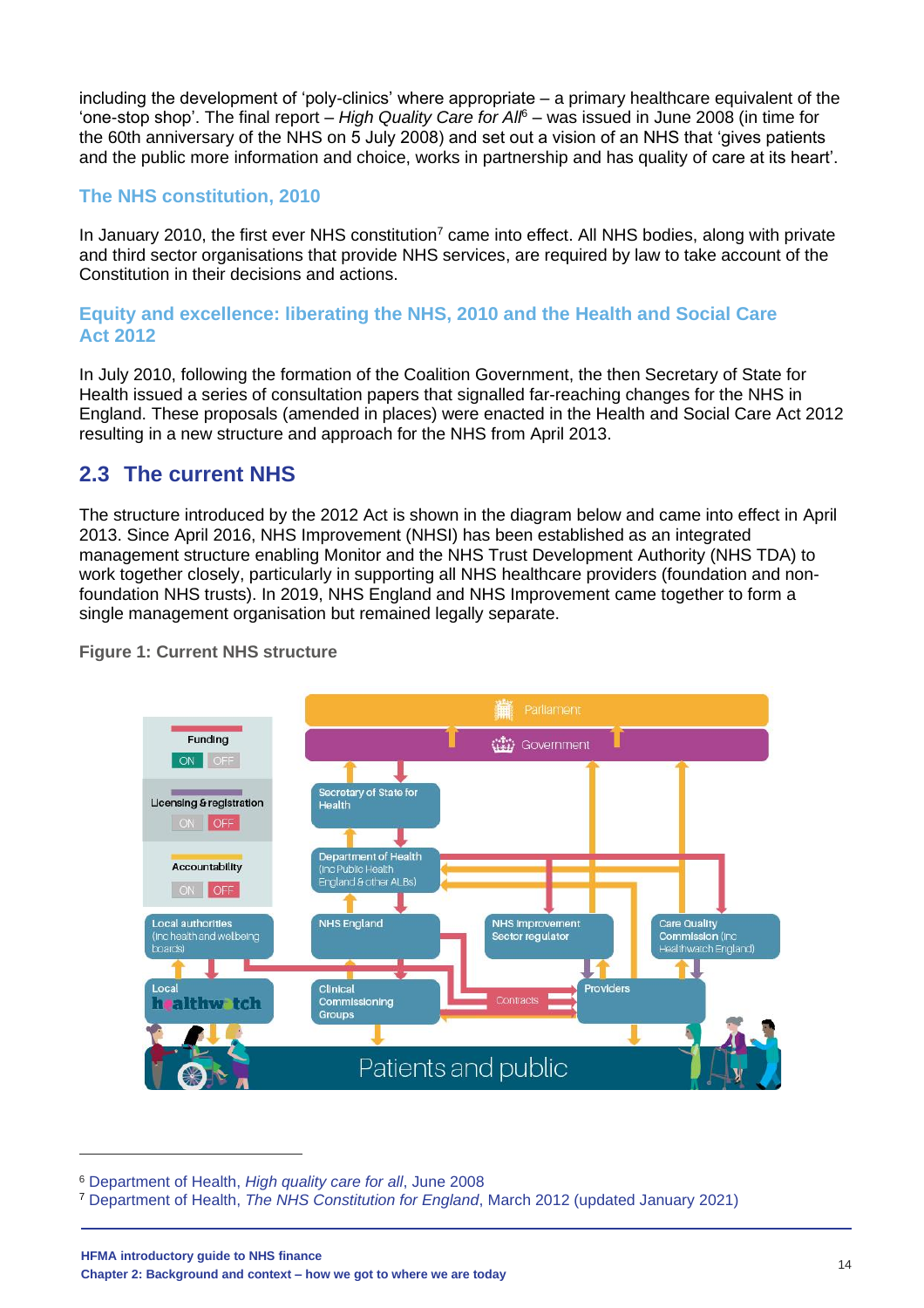The key changes introduced by the 2012 Act are listed below.

- abolishing SHAs and PCTs from April 2013
- introducing NHS England to authorise clinical commissioning groups (CCGs), allocate funding to them and commission some specialist services itself
- handing the majority of NHS commissioning to CCGs that are authorised by (and accountable to) NHS England
- extending Monitor's role to that of sector regulator (now operating as part of NHS Improvement) for the health and social care sectors with responsibility for licensing healthcare providers, setting and regulating prices and (with NHS England) ensuring continuity of services
- strengthening the role of the Care Quality Commission (CQC)
- setting up the NHS Trust Development Authority within the Department of Health to oversee NHS trusts (now operating as part of NHS Improvement)
- allowing commissioners to pay quality increments and impose contractual penalties
- giving FTs greater freedom on income, governance, and mergers
- handing responsibility for public health to local authorities with Public Health England set up within the Department of Health
- setting up 'health and wellbeing boards' in every upper tier local authority to 'join up commissioning across the NHS, social care, public health and other services … directly related to health and wellbeing'
- developing local HealthWatch organisations from existing local involvement networks to ensure that the views of patients, carers and the public are considered
- setting up HealthWatch England as an independent committee within the CQC to support and lead local HealthWatch bodies.

The structure laid out in the 2012 Act remains in place in 2022, although Public Health England has been abolished and was replaced by the UK Health Security Agency (UKHSA) and the Office for Health Improvement and Disparities from 1 October 2021.

However, ways of working have evolved since 2012. The remainder of this chapter covers the key strategic changes, culminating in the publication of a white paper in February 2021 to reform the NHS.

#### **Five year forward view**

In October 2014, the *Five year forward view*<sup>8</sup> was published. This set out the transformational changes needed by the NHS in order to meet the anticipated £30bn funding gap by 2020/21 arising from the difference between existing funding and that needed to meet expected demand. It set out the reasons for transformational change and the way that change may be achieved. The report stated that action was needed on four fronts:

- tackling the root causes of ill health, including obesity and drinking too much alcohol
- giving patients more control over their care
- breaking down barriers between GPs and hospitals, health and social care and physical and mental health
- introducing new models of care as well as investing in workforce, innovation, and technology.

<sup>8</sup> NHS England, *[The five year forward view](https://www.england.nhs.uk/five-year-forward-view/)*, October 2014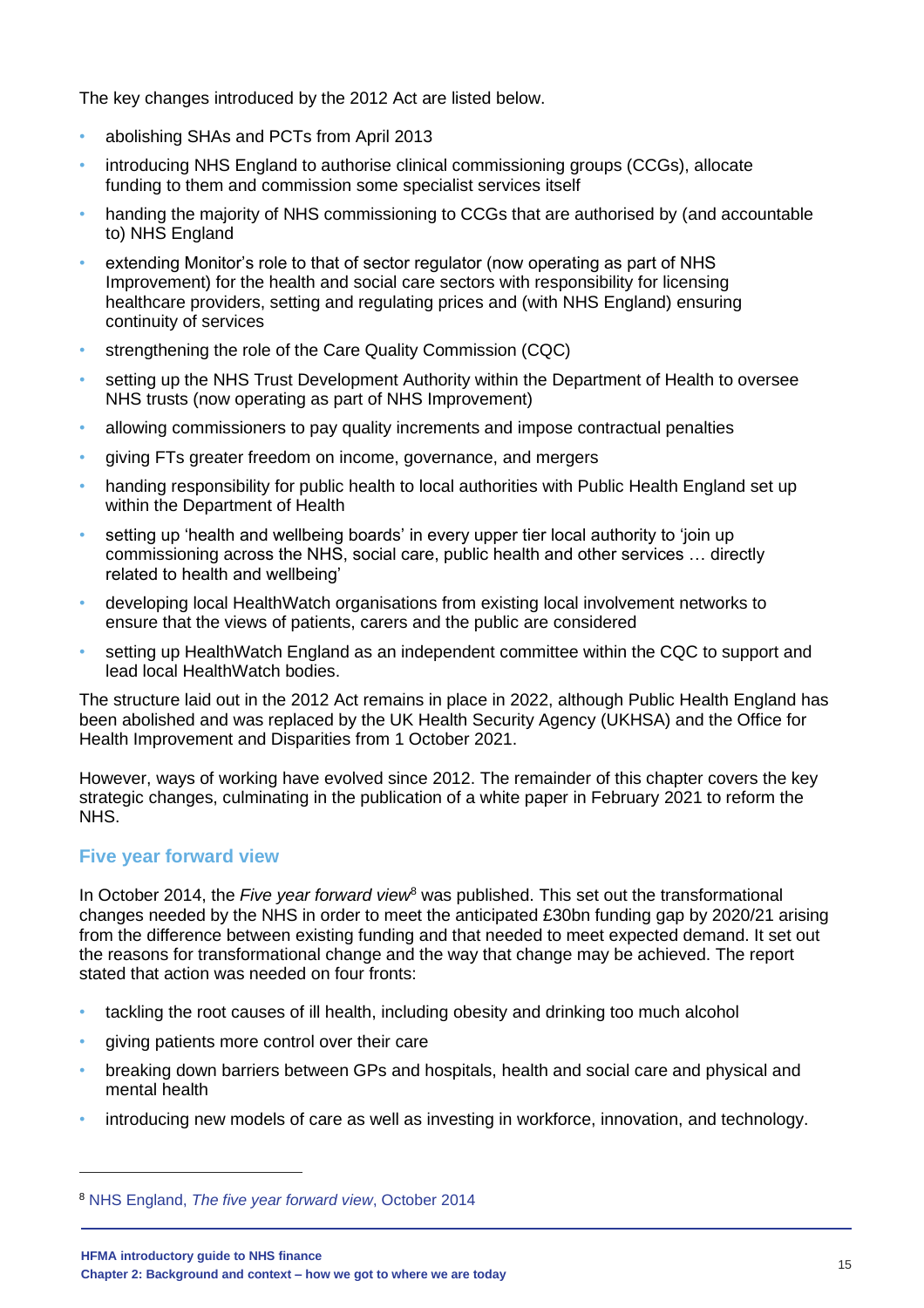The new models of care (in addition to those already operating in the NHS) outlined in the *Five year forward view* drew on international experiences and included:

- multispecialty community providers (MCPs)
- primary and acute care systems (PACs)
- urgent and emergency care networks
- viable smaller hospitals
- specialised care
- modern maternity services
- enhanced health in care homes.

The new care models were expected to provide better networks of care with increased out of hospital care and services better integrated around the patient. In January 2015, NHS England invited individual organisations and partnerships to apply to become 'vanguard' sites for the new care models programme. During that year, 50 vanguard sites were chosen to develop the various models, with the intention that they could be replicated elsewhere.

In December 2015, the financial position of the NHS had deteriorated and *Delivering the forward view: NHS planning guidance 2016/17 – 2020/21*<sup>9</sup> was published. This introduced the concept of sustainability and transformation plans (STPs) which were geographically based, five-year strategic plans. This was the first time that a single set of planning guidance was made available to the whole NHS. It was produced by all the Department's ALBs, (NHS England, NHS Improvement (Monitor and the NHS Trust Development Authority), Care Quality Commission, Health Education England, National Institute for Health and Care Excellence and Public Health England).

In early 2016, all NHS bodies (working with local authorities and the third sector) identified 44 STP areas which covered the whole of England. Initially, these areas were called 'transformation footprints' but they are generally referred to as STPs. These footprints were determined locally based on natural communities, patient flows and existing working relationships. Some NHS bodies and local authorities are members of more than one STP. The rest of 2016 was spent working together to develop STPs which included the aim to bring the NHS back into financial balance by looking at better ways of working together to provide the best quality health and social care in the best place.

In March 2017, the *Next steps on the NHS five year forward view*<sup>10</sup> was published and STPs became sustainability and transformation partnerships. The proposal was that STPs would evolve into accountable care systems (ACS) which would work as a locally integrated health system.

In February 2018, *Refreshing NHS plans for 2018/19*<sup>11</sup> replaced the term ACS with integrated care system (ICS) in which commissioners and NHS providers, working with GP networks, local authorities and other partners, agree to take shared responsibility for how they operate their collective resources for the benefit of their local populations. This document also set out the ambition that all GP practices should be part of a primary care network (PCN) to achieve 'complete geographically contiguous population coverage of primary care networks as far as possible by the end of 2018/19'.

<sup>9</sup> NHS England*[, Delivering the Forward View: NHS Shared Planning Guidance 2016/17 –](https://www.england.nhs.uk/publication/delivering-the-forward-view-nhs-planning-guidance-201617-202021/) 2020/21*, December [2015](https://www.england.nhs.uk/publication/delivering-the-forward-view-nhs-planning-guidance-201617-202021/)

<sup>10</sup> NHS, *[Next steps on the NHS five year forward view,](https://www.england.nhs.uk/five-year-forward-view/)* March 2017

<sup>11</sup> NHS, *[Refreshing NHS plans for 2018/19,](https://www.england.nhs.uk/publication/refreshing-nhs-plans-for-2018-19/)* February 2018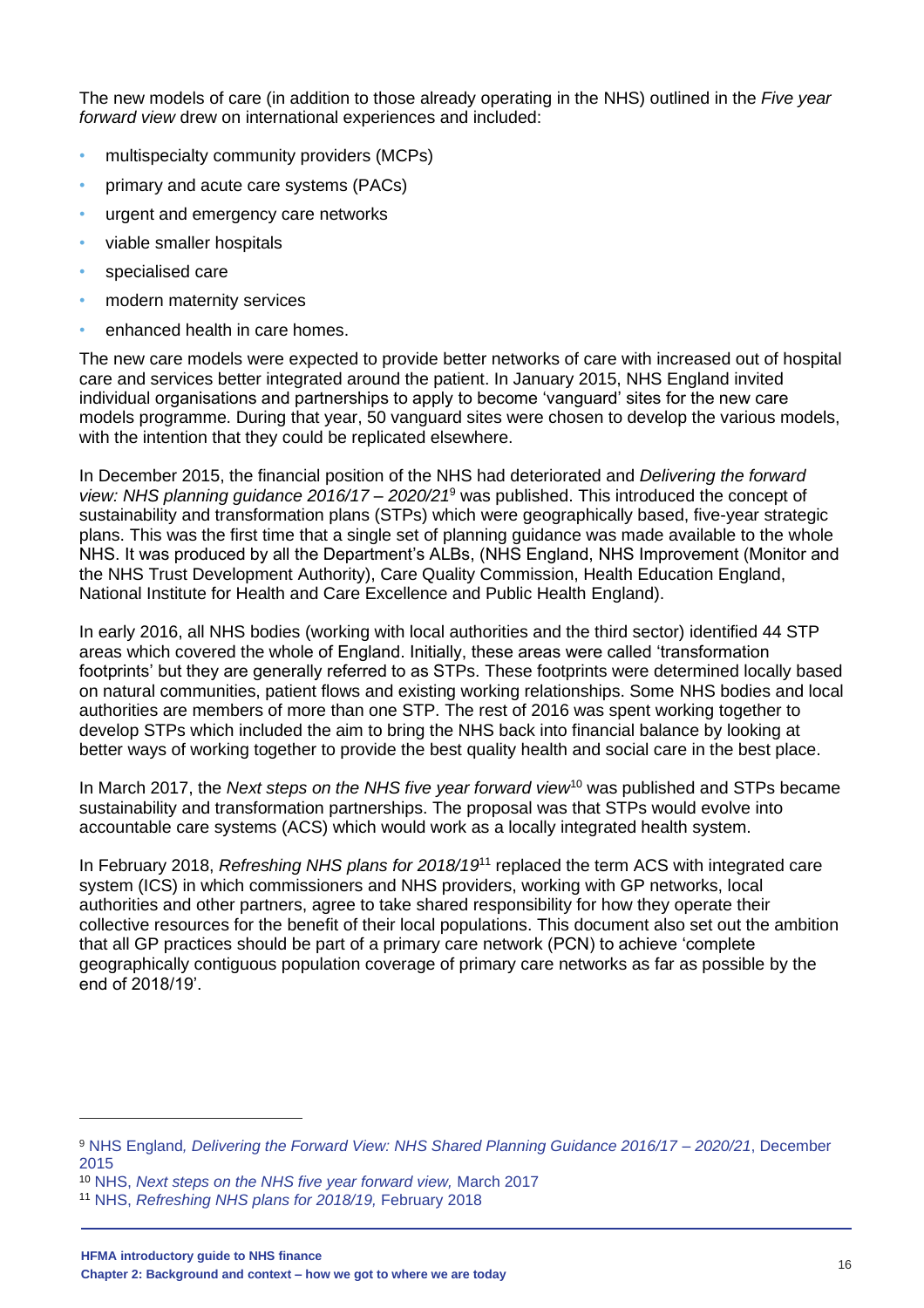#### **Implementing the five year forward view in mental health<sup>12</sup>**

Following the publication of the *Five year forward view*, the chief executive of NHS England commissioned an independent review of mental health services. Led by the chief executive of MIND, the Mental Health Taskforce published its final report in February 2016<sup>13</sup>. It set out a view of the state of mental health services in England, a long-term view of improvements needed along with a series of recommendations for NHS organisations, the Department's arm's length bodies (ALBs), the government and other partners involved in the commissioning and provision of mental health services. The report concluded that £1 billion of additional investment in mental health services was needed by 2020/21. As a consequence, the mental health investment standard (MHIS) was established which required CCGs to increase spending on mental health in line with their overall increase in allocation each year.

#### **NHS long term plan**

In July 2018, the NHS celebrated its 70th birthday. To coincide with this, the then prime minister announced a long-term funding settlement for the NHS, outside of the normal spending review cycle. An additional £20bn was committed by 2023. However, this funding came with the condition that the NHS must develop a 10-year plan to improve efficiency and address five key areas: putting the patient at the heart of how care is organised; a workforce empowered to deliver the NHS of the future; harnessing the power of innovation; a focus on prevention, not just cure; and true parity of care between mental and physical health.

In January 2019, the *NHS long term plan*<sup>14</sup> was published. The plan aims to make the NHS fit for the future and to get the most value for patients out of every pound of taxpayers' investment. The plan sets out a range of aims – making sure everyone gets the best start in life, delivering world class care for major health problems and supporting people to age well. The plan provides a framework for local systems to develop plans, based on principles of collaboration and co-design with the objective of ICSs covering the whole country by April 2021. Typically, it is expected that there will be one CCG for each ICS.

In June 2019, the *NHS long term plan implementation framework*<sup>15</sup> was published, setting out the requirements on STPs and ICSs in creating their five-year strategic plans. System plans will be aggregated into a national implementation plan and are expected to adhere to the following principles:

- the implementation of commitments in the NHS long-term plan that have clinical implications, should be clinically led
- local communities should have meaningful input into the local plan
- workforce planning should be realistic
- plans need to include how local systems and organisations will meet the five financial tests set out in the NHS long-term plan, including setting out capital investment priorities
- all commitments in the NHS long-term plan must be delivered and national access standards must be met
- implementation of the NHS long-term plan should be phased, based on local need
- health inequalities and unwarranted variation must be reduced

<sup>12</sup> NHS, *[Implementing the five year forward view in mental health,](https://www.england.nhs.uk/publication/implementing-the-fyfv-for-mental-health/)* July 2016

<sup>13</sup> Mental Health Taskforce, *[The five year forward view for mental health](https://www.england.nhs.uk/wp-content/uploads/2016/02/Mental-Health-Taskforce-FYFV-final.pdf)*, February 2016

<sup>14</sup> NHS, *[The NHS long term plan](https://www.longtermplan.nhs.uk/publication/implementation-framework/)*, January 2019

<sup>15</sup> NHS, *[NHS long-term plan implementation framework](https://www.longtermplan.nhs.uk/publication/implementation-framework/)*, June 2019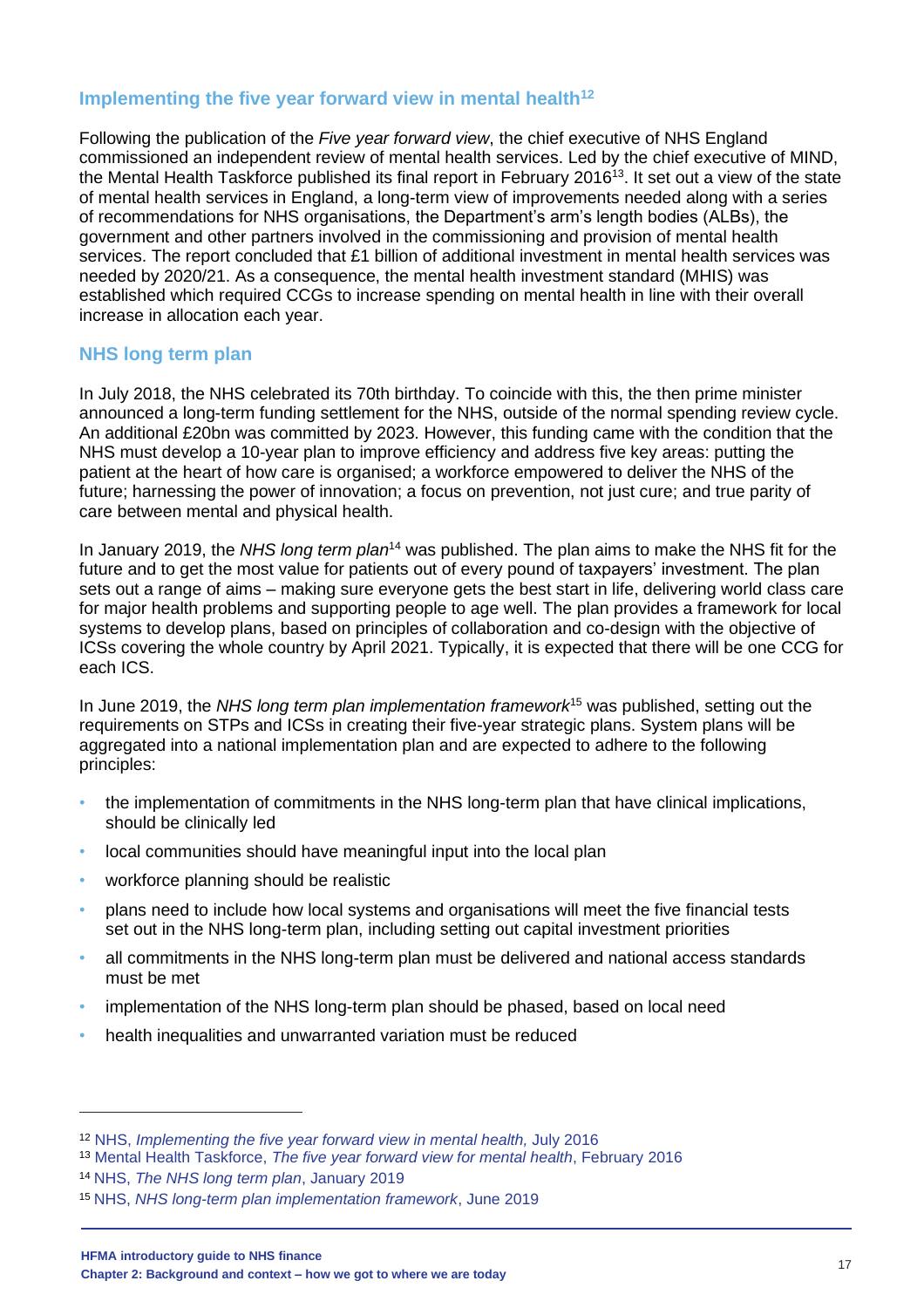- local systems should consider how to prevent ill health as well as treat it
- plans should be developed in conjunction with local authorities.

# **2.4 Developments due to the Covid-19 pandemic**

On 11 March 2020, the World Health Organisation declared that Covid-19 was a pandemic, meaning that it had spread worldwide. The NHS rapidly responded to the anticipated demand for Covid-19 care and increased intensive care beds by suspending all elective care and moving to telephone and digital consultations to limit contact. For NHS finance, the normal payment and contracting regime was paused and all providers received monthly block payments, based upon income received between April and December 2019, the most up to date information available at that time. Capital was made available to purchase equipment and repurpose wards and other facilities to treat Covid-19 patients. During the first wave of the pandemic these capital costs were approved retrospectively to allow changes to be made at speed.

The pandemic caused significant transformation in the delivery of healthcare with one of the most significant changes being the rapid uptake of telephone and digital consultations. This has meant that one of the key ambitions of the NHS long term plan is being met sooner than anticipated. However, there has been an adverse impact on routine treatments with a large increase in waiting lists and a noticeable drop in cancer care. The improvements set out for these areas in the NHS long term plan now need to address the change in starting point for many organisations.

Covid-19 demonstrated how organisations could work together to address a common goal when traditional financial barriers were removed, with many areas reporting improved relationships across health and social care. As Covid-19 cases reduce with the vaccination programme, the NHS intends to build upon the positive changes that the pandemic has created.

#### **Health inequalities**

The NHS has been legally required to tackle health inequalities since the introduction of the *Health and Social Care Act 2012* but, since the Covid-19 pandemic, the focus on health inequalities has dramatically increased. The unequal impact of the pandemic across different sectors of society has highlighted existing inequalities and potentially created new ones. This was recognised in the 2021/22 planning guidance which required NHS bodies to specifically address health inequalities in elective recovery plans and accelerate preventative programmes for groups at the greatest risk of poor health outcomes. This is an ongoing requirement for the NHS.

# **2.5 Health and Care Act 2022**

The *Health and Care Act 2022<sup>16</sup>* received Royal Assent on 28 April 2022. The Act builds on DHSC's legislative proposals for the NHS published on 11 February 2021, in the *Integration and innovation:*  working together to improve health and social care for all white paper<sup>17</sup>. The proposals were developed from the *NHS long term plan* and the subsequent *NHS's recommendations to Government and Parliament for an NHS bill*<sup>18</sup> .

The Act will establish integrated care boards (ICBs) and abolish clinical commissioning groups (CCGs). The functions, staff, assets and liabilities of CCGs will be transferred to ICBs. However, there will be a greater emphasis on collaboration, with the ICB becoming the statutory commissioning body within an ICS.

<sup>16</sup> UK Parliament, *[Health and Care Bill](https://bills.parliament.uk/bills/3022)*, July 2021 – the Act was not available to reference at time of publication

<sup>17</sup> Department of Health and Social Care, *Integration [and innovation: working together to improve health and](https://www.gov.uk/government/publications/working-together-to-improve-health-and-social-care-for-all/integration-and-innovation-working-together-to-improve-health-and-social-care-for-all-html-version)  [social care for all](https://www.gov.uk/government/publications/working-together-to-improve-health-and-social-care-for-all/integration-and-innovation-working-together-to-improve-health-and-social-care-for-all-html-version)*, February 2021

<sup>18</sup> [NHS, The NHS's recommendations to Government and Parliament for an NHS Bill, September 2019](https://www.england.nhs.uk/wp-content/uploads/2019/09/BM1917-NHS-recommendations-Government-Parliament-for-an-NHS-Bill.pdf)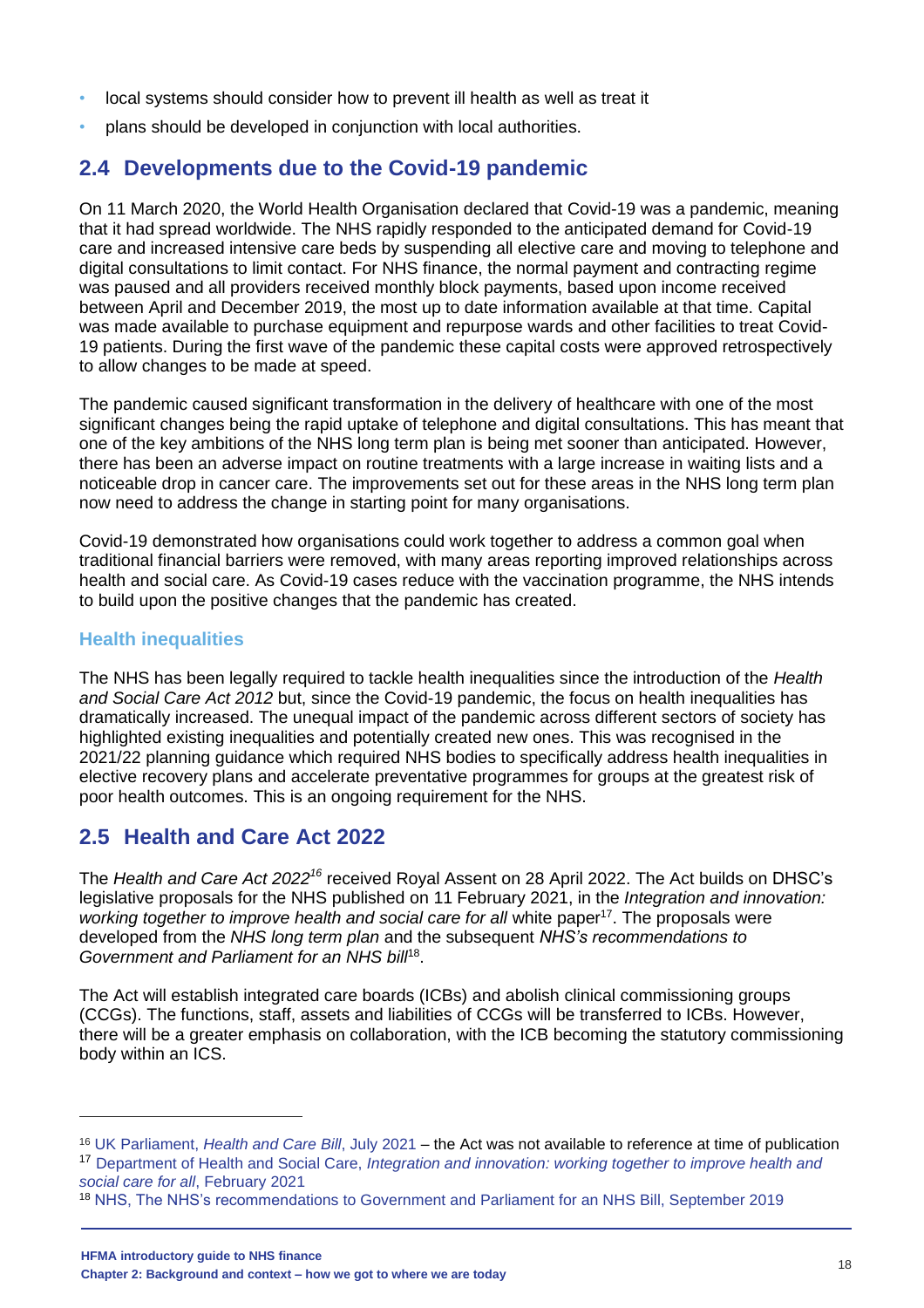The ICS, as a partnership of NHS bodies within the local system, will be responsible for:

- developing a plan to meet the health needs of their population
- developing a capital plan for NHS providers within their geography
- securing the provision of health services to meet the needs of the system population.

The creation of ICBs will also allow NHS England to set financial allocations and other financial objectives at a system level. There will be a statutory duty to meet the system financial objectives and deliver financial balance. NHS providers within the ICS will retain their current structures, governance, and organisational financial statutory duties but there will be a new duty to compel providers to have regard to the system financial objectives.

The *Health and Care Act 2022* will also establish integrated care partnerships (ICPs). This partnership will bring together health, social care and public health as well as other bodies as appropriate, to develop a plan to address the wider health and care needs of the system. This plan will inform decision making by the NHS organisations within an ICS and local authorities.

The white paper states that the proposed legislation is not intended to address all the challenges faced by the health and social care system, and that there are further reforms to be undertaken. These broader changes include proposals to reform social care, the future design of the public health system and modernising the *Mental Health Act*.

The legislative changes not only build on the NHS long term plan but are also designed to accelerate the positive changes in the health and care system that have come about through the pandemic. The white paper highlights that legislation is just one part of the change and much relies on having the right workforce, good leadership and getting the incentives and financial flows right. A supporting implementation programme will be developed for these areas, and it is expected that the reforms outlined in the white paper will begin to be implemented in 2022.

NHS England and NHS Improvement (made up of Monitor and the NHS Trust Development Authority (NHS TDA)) have been working as a single organisation since 2019. However current legislation does not allow them to fully collaborate. The Act also sets out the intention to transfer the powers of Monitor and NHS TDA to NHS England and abolish the previous organisations.

It is anticipated that the provisions in the Act will come into force from 1 July 2022.

# **2.6 Other plans and white papers**

On 7 September 2021, the Prime Minister announced a new plan for health and care, with an additional £36bn to be spent over the next three years. *Build back better: our plan for health and social care<sup>19</sup>* set out intentions for healthcare and adult social care, supported by a new health and social care levy to raise the necessary funds through taxation.

The plan for healthcare focused on three main aspects: tackling the elective backlog, putting the NHS on a sustainable footing, and focusing on prevention. £5.4bn will be invested in adult social care over the next three years to fund social care payment reforms. From October 2023, a new £86,000 cap will be introduced to limit the amount that anyone in England will need to pay for personal care over their lifetime.

The plan also set out the intention to develop integration further than that set out in the *Health and Care Act 2022*. A national plan will support and enable integration between health and social care, to ensure that people experience well-coordinated care.

<sup>19</sup> UK Government, *[Build back better: our plan for health and social care](https://www.gov.uk/government/publications/build-back-better-our-plan-for-health-and-social-care)*, September 2021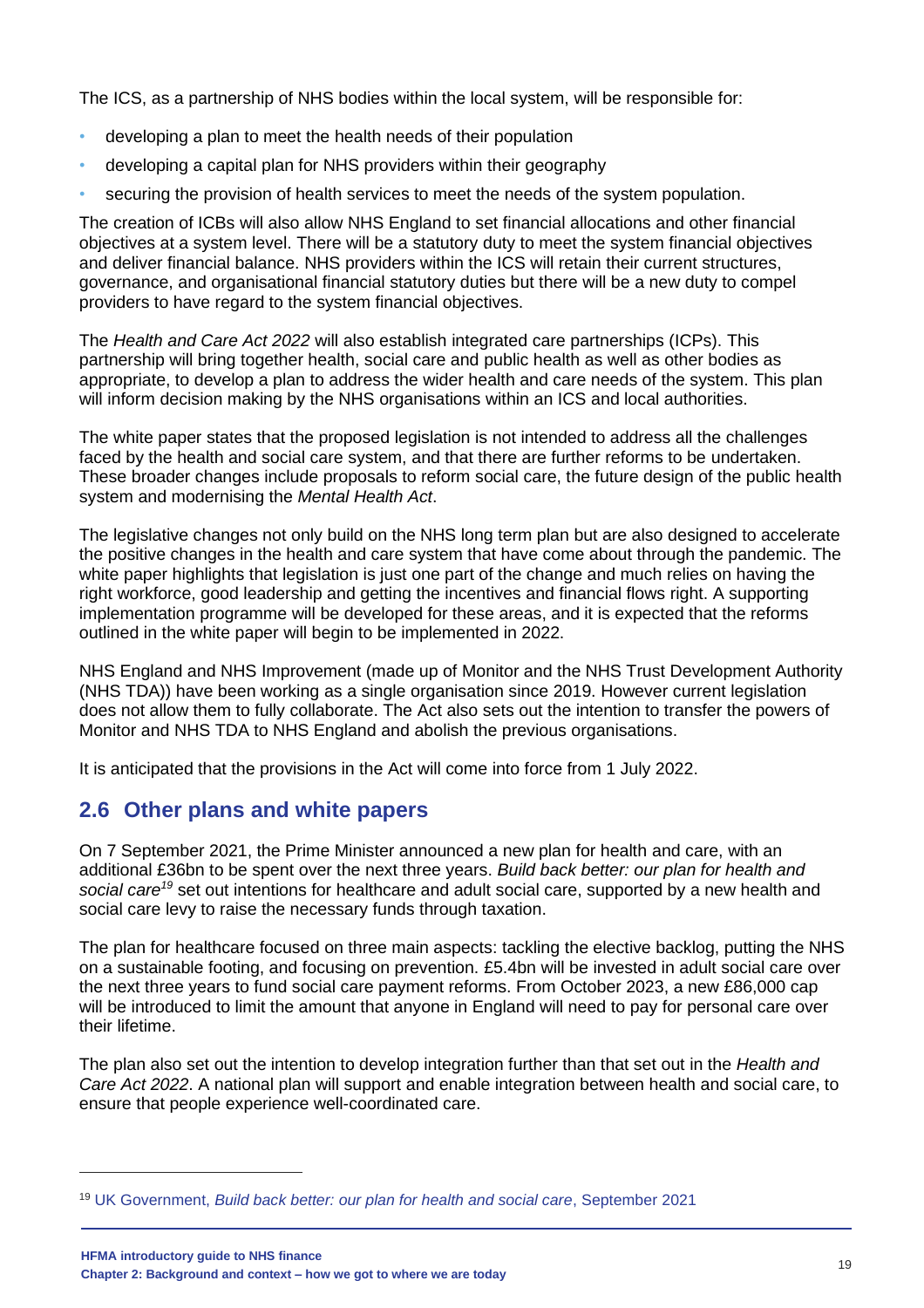The levy will be introduced from April 2022 as a 1.25 percentage point increase on national insurance contributions. From April 2023, the levy will be separated from national insurance contributions and will show as a separate deduction line on employee payslips. The levy is a hypothecated tax, which means that the funds raised from it will be ring fenced for use in health and social care.

Two further white papers have since been published to set out more details on the ambitions of the plan for health and social care.

*People at the heart of care: adult social care reform<sup>20</sup>* sets out a 10-year vision for adult social care describing how previously announced funding will be used to reform adult social care, including developing the workforce, supporting digital transformation, and improving integration with housing.

The 10-year vision builds on the principles of personalised care, to drive user-led social care and give people choice, control, and independence. The vision applies this principle to those who draw on care and support, and their families and unpaid carers. It is recognised that early support is better than reactive intervention, helping people to retain or regain their skills and independence and preventing needs from developing.

The white paper sets out a number of 'I' statements to describe what adult social care should allow and enable, from the perspective of the person in receipt of services, or their family. It is expected that, to deliver this, the government, NHS, local authorities, care providers, voluntary and community groups and wider public sector, will work closely together to provide a range of support. This support will include home adaptations, better direct payments' processes, use of technology, improved codesign of care, promoting participation in work, and promotion of healthier choices and interventions.

To support improvements in the quality of care delivered, the 10-year vision aims to put social care on a par with the NHS, in terms of public perception of value and quality. The importance of data is acknowledged with an aim to give easy access to timely digitised information.

Fairness and accessibility also feature within the vision, building on recent announcements around capping the cost of care and ensuring that self-funders pay the same rates for care as local authorities. Improved information, advice and transparency is expected to make it easier to navigate the care system.

*Joining up care for people, places and populations<sup>21</sup>* sets out a vision to join up planning, commissioning, and delivery across health and adult social care. Children's social care is excluded from the paper. The white paper sets out a number of areas where improvements can be made, building on existing policies and plans in many cases. There is a strong focus on integrated working at a place<sup>22</sup> level as it is thought that that is the scale at which joint action is most effective. It states that *'the truly radical possibilities in this agenda are much more likely to be identified and realised by local organisations than through central prescription.'*

The white paper states that clear accountability is required at a place level so that all partners know where delivery and financial responsibility lies. An illustrative place board model is described, and, by spring 2023, all places are expected to adopt an equivalent model. It is expected that this governance model will provide:

- clarity of decision making around service reconfigurations
- risk management
- agreement of outcomes

<sup>21</sup> Department of Health and Social Care, *[Joining up care for people, places and populations](https://assets.publishing.service.gov.uk/government/uploads/system/uploads/attachment_data/file/1055687/joining-up-care-for-people-places-and-populations-web-accessible.pdf)*, February 2022  $22$  Place: a geographic area that is defined locally, but often covers 250,000-500,000 people, for example at

<sup>20</sup> Department of Health and Social Care, *[People at the heart of care: adult social care reform](https://www.gov.uk/government/publications/people-at-the-heart-of-care-adult-social-care-reform-white-paper/people-at-the-heart-of-care-adult-social-care-reform#where-we-go-from-here)*, December 2021

borough or county level.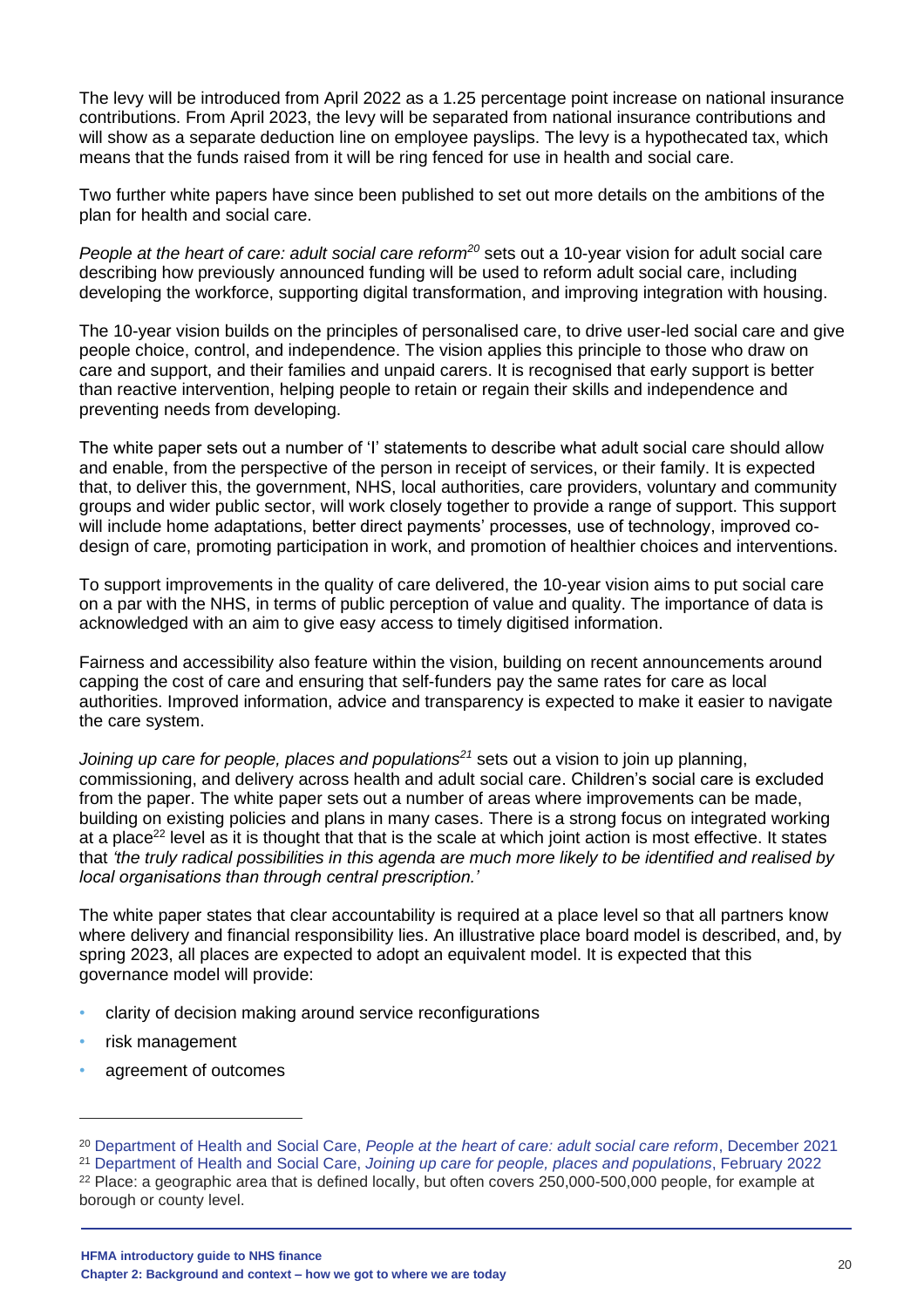- resolution of disagreements between partners
- identify a single person who is accountable for the delivery of the shared plan.

It is expected that any arrangements will build upon existing structures and processes such as health and wellbeing boards and better care fund arrangements. A place board will not be required where an integrated care system (ICS) is made up of a single place.

The white paper recognises that a good financial framework can support integrated approaches to delivering health and care. It cites two main mechanisms for doing this – pooled and aligned budgets, where pooled budgets represent a formal agreement to align and share resources. It is expected that the use of pooled and aligned budgets will increase, although existing mechanisms such as the better care fund will be kept under review as progress accelerates.

## **2.7 Comprehensive spending reviews and budgets**

In terms of overall funding levels, the Labour Government made a commitment in 1997 to increase NHS funding to a level that would bring the UK's health spending in line with the average for the rest of Europe. The first step toward this target was taken in the 2000 budget, with a further significant increase in 2001. However, it was the 2002 budget that gave the first indication of the substantial and long-term increases required if that promise was to be delivered. Funding for these increases was achieved by the introduction of employer and employee national insurance surcharges at a rate of 1%, and from the release of funds from other sources, enabled by the Government's comprehensive spending review (CSR). The CSR process is designed to assess critically the spending of government departments in the light of changing priorities.

Successive budgets maintained the commitment to longer-term funding increases. However, the 2007 CSR process led to more modest increases for the three-year period from 2008/09 compared with the preceding period, averaging 3.9% growth in real terms, compared with 7.5% for the previous CSR period.

The impact of the economic downturn following the banking crisis in 2008 led to warnings about the future funding of the NHS.

In preparation for tighter times ahead, efficiency savings targets steadily moved upwards. To help achieve these targets and in line with a renewed emphasis on quality, the Department of Health expected NHS organisations to meet the 'quality, innovation, productivity and prevention (QIPP) challenge'. In practice, this meant organisations had to follow 'lean management principles' of avoiding duplication, preventing errors that then need to be corrected, and stopping ineffective practices. Inevitably this involved a focus on reducing back-office functions and (from a finance perspective) re-ignited the debate about the relative advantages and disadvantages of shared services.

The spending review in November 2015 focused on the need to reduce the public sector borrowing requirement whilst investing in key services notably the NHS in order to support the delivery of the Five Year Forward View. The health budget was increased by £10 billion per annum by 2020 over and above that for 2014/15, taking the projected NHS budget to £119.6 billion (see chapter 10 for more about the financing of the NHS).

In 2018, the then prime minister announced a long-term funding settlement for the NHS, outside of the normal spending review cycle. An additional £20bn was committed by 2023.